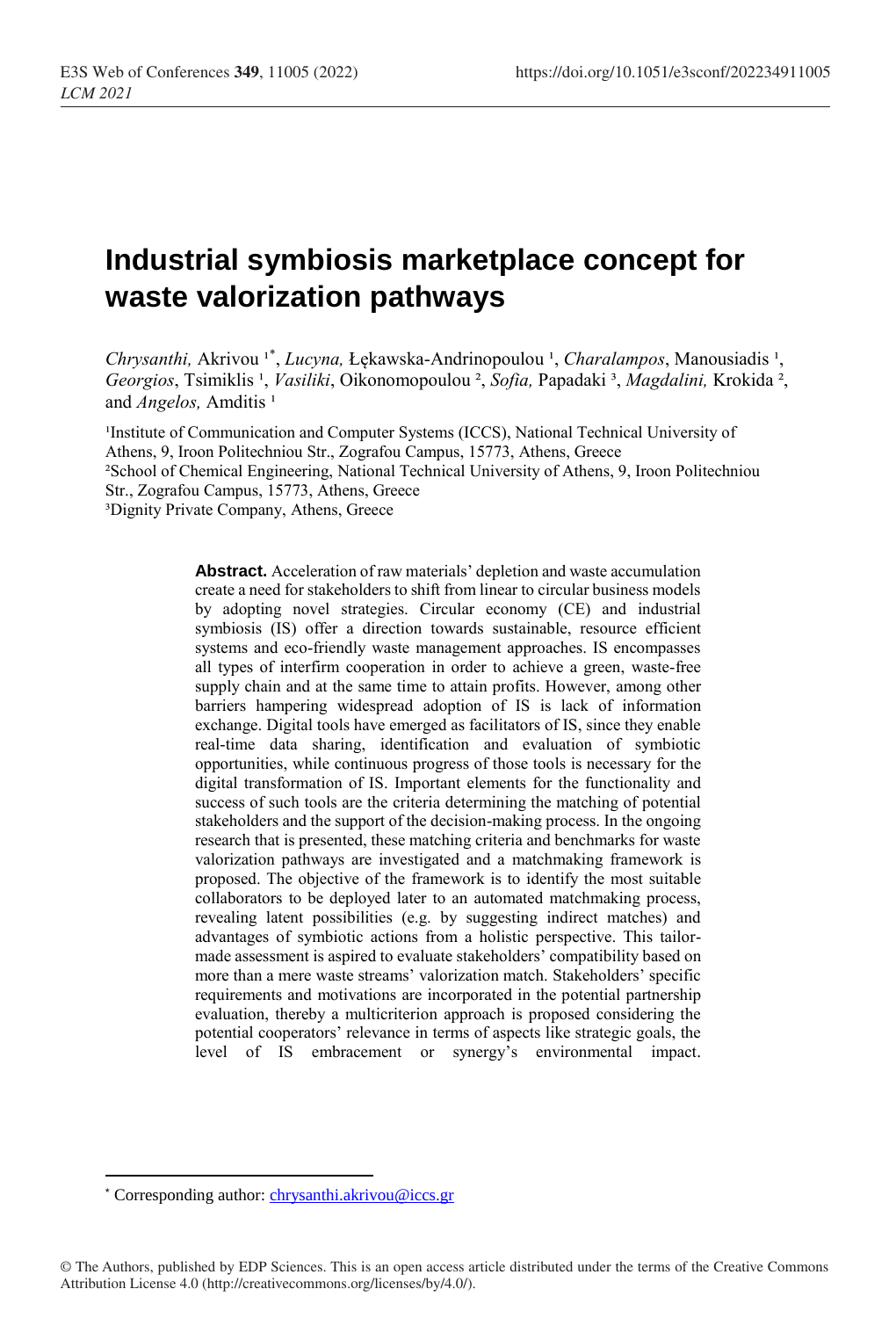# **1 Introduction**

Industrial Symbiosis (IS) promotes a circular industrial waste management strategy with a long-term perspective to achieve economic and environmental benefits, by applying interfirm physical exchange of residual streams (materials, energy, water), as well as exchange or sharing of utilities, infrastructure, services and knowledge. Among the barriers preventing the widespread adoption of IS, lack of trust and data exchange between stakeholders is important, often addressed by usage of ICT tools, which act as facilitators and support information sharing, identification of symbiotic opportunities and assessment of potential synergies [1]–[4]. E-marketplaces are facilitating IS by enabling transactions of industrial wastes/by-products, by identifying and matching compatible businesses' supply and demand streams. Advancement of those tools is attempted, by providing effective recommendations according to the economic and environmental impact of the proposed symbiotic partnerships [1], [3], [5]. Moreover, tools have been identified that envisage to estimate the compatibility of potential partners from a holistic point of view, by embedding qualitative information such as companies' interests, incentives and long-term managerial orientation [6], [7], [8]. One research work that incorporates companies' strategy in the matchmaking procedure is introduced by Łękawska-Andrinopoulou, 2021, proposing the Circular Economy (CE) matchmaking framework. A comprehensive concept for matching compatible partners is presented, which integrates the similarity of two users in terms of CE principles' embracement within the algorithm [7]. Based on this work and considering that no digital tool incorporating the extent of adoption of IS practices in the matchmaking process was identified, this study aimed to address this research gap. The goal was to introduce a novel IS matchmaking conceptual framework, envisaged to be deployed in a marketplace for waste valorization pathways, providing the users with a comprehensive evaluation, which includes both quantitative and qualitative information and contributes to the decision-making process.

## **2 Methodology**

In this section, the methodology that led to the design of the conceptual framework, applied in this study is presented briefly. This research work is an expansion of the CE matchmaking framework proposed by [7] to IS. A non-systematic, targeted literature search was performed to appropriately address the topic of IS, utilizing among others, papers and knowledge gained during preparation of a previously performed by our team systematic literature review [8], for the adjustment of the CE matchmaking framework for IS. For the design of level A of the framework, a set of questions targeting the stakeholders' adoption level of IS practices was developed according to identified studies employing questionnaires related to IS [2], [7], [9]– [11]. For the selection of the benchmarks used within the proposed framework, studies deliberating on matchmaking criteria were identified and further utilized in the design of levels B and C [2], [5], [6], [10], [12]–[14].

# **3 Design**

In this section, the description of the design of each level of the IS matchmaking framework is presented. The objective was to assess the possible matches using a multi-level approach. The outcome is a total relevance score between users being cross-sectorial companies in a given geographical area, with pre-identified technically feasible synergies, according to information stakeholders shared against a relevant database. The methodology of synergies' identification and database development are beyond the scope of this paper. The main factors that might affect the decision making of users are assessed and a relevance subscore is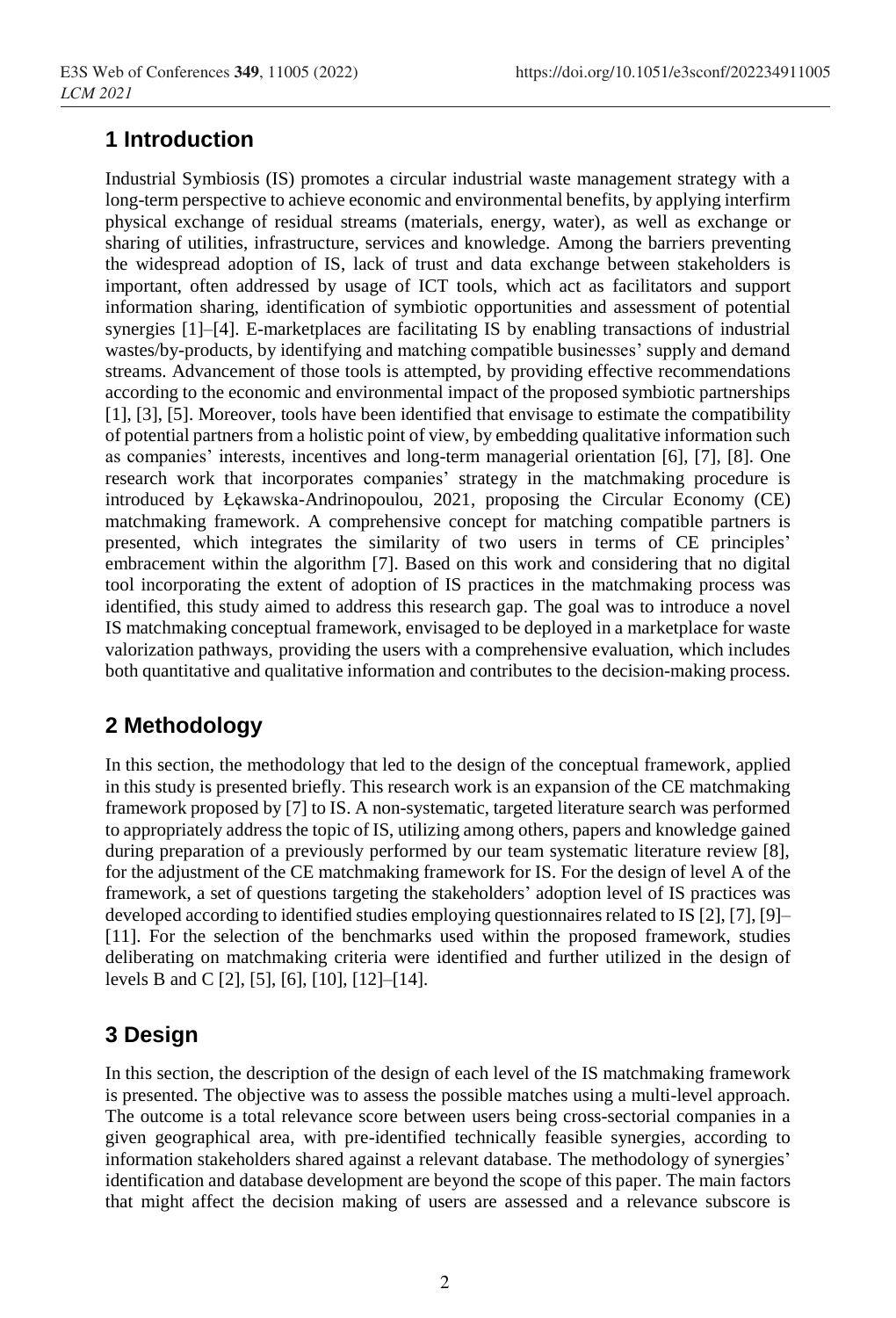calculated for each level using this approach. The three levels that are regarded are: (i) level A: stakeholders' compatibility regarding IS compliance level assessed via a questionnaire, expressed as subscore A, (ii) level B: flow analysis expressed as subscore B, and (iii) level C: environmental impact of a potential synergy by utilizing the Life Cycle Assessment (LCA), expressed as subscore C. Each subscore A, B or C has a value in the range 0-1 and they are combined into a Total Relevance Score (TRS), calculated based on the Equation 1. The weighting agents  $\alpha$ ,  $\beta$  and  $\gamma$  of Equation 1 are discussed in section 3.4. Potential synergies are ranked based on the TRS %. The partnership with the greater TRS% is suggested by the marketplace as the optimal in the given network. The IS matchmaking framework and TRS calculation is presented in [Figure 1.](#page-2-0)



<span id="page-2-0"></span>

#### **Level A: IS readiness level**

Level A is designed to assess the embracement level of each stakeholder regarding IS practices and evaluate the maturity similarity of two actors. Users with greater cognitive proximity regarding adoption of symbiotic endeavours are more likely to successfully implement and sustain the relationship [8], [15]. The concept of Symbiosis Readiness Level (SRL) introduced by Sommer, 2020 [10] aims to identify and assess the status and progress of a symbiotic project or initiative comprehensively. Consequently, the term IS readiness level in this paper is inspired by SRL, since this study attempts to evaluate the stakeholders' existing level of involvement in IS practices and matchmake them according to that. A questionnaire, to be answered by each platform user, is created to assist the collection of qualitative data, to address the existing level of IS implementation. The structure of the questionnaire and the questions' context are based on the four different dimensions proposed by [10], namely business, managerial, technology and ecological. Each dimension is divided into more detailed readiness areas, resulting in a questionnaire that consists of a set of nine questions, as presented in [Table 1.](#page-3-0) The marketplace users are asked to self-assess their company using responses reflecting the spectrum of maturity levels, choosing one out of the four qualitative answers: (1) Not involved, (2) Engaged at ad-hoc levels, (3) Beginning to engage in a more systematic way, (4) Well embedded. These answers are introduced by [16], with one additional response option, as presented in [7]. Subscore A is an indicator of the similarity of two potential partners in terms of their readiness to adopt IS and is calculated by comparing responses to the answers provided by potential pairs of users. Similarly, the scoring scheme of Subscore A is used as in [7]; identical answers are rated 1, one level apart answers are rated 0.75, two levels apart are rated 0.5 and three levels apart (two extreme answers) are rated 0.25, finally resulting to Subscore A, an average value of ratings, in the range between 0.25 and 1.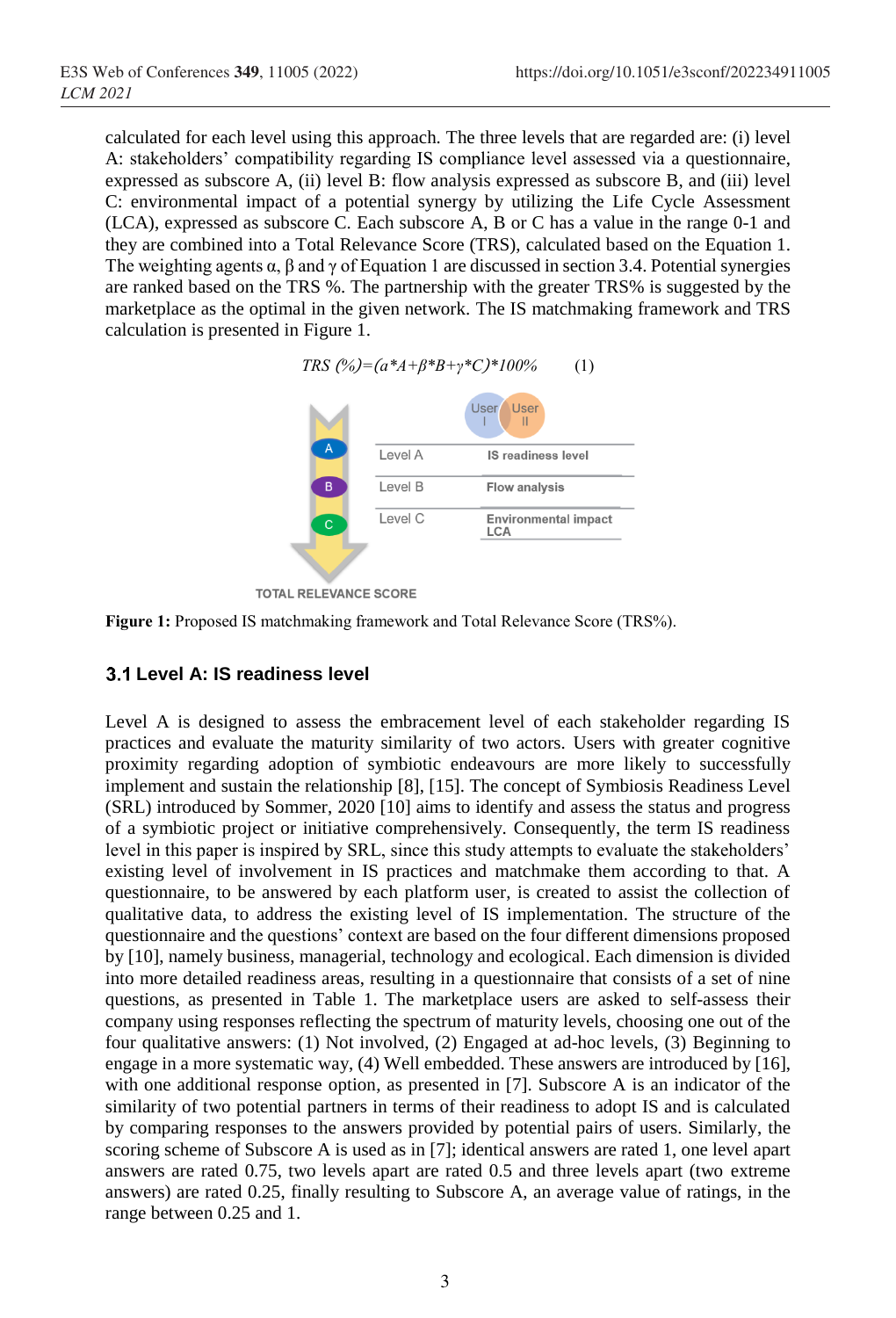<span id="page-3-0"></span>

| <b>Table 1:</b> IS readiness questionnaire. |                                |                                                                                                                                                                                                                |
|---------------------------------------------|--------------------------------|----------------------------------------------------------------------------------------------------------------------------------------------------------------------------------------------------------------|
| <b>Symbiosis</b>                            | Readiness area                 | <b>Ouestion:</b>                                                                                                                                                                                               |
| <b>Readiness</b><br><b>Dimensions</b>       |                                | To what extent                                                                                                                                                                                                 |
| <b>Business</b>                             | Strategy                       | are IS practices incorporated in your company's strategy?                                                                                                                                                      |
|                                             | Investment                     | does your company invest in time, capital and personnel to practice<br>IS, create new value chains, overcome regulatory barriers etc.?                                                                         |
| <b>Managerial</b>                           | Sharing<br>practices           | does your company engage in sharing practices: utilities,<br>infrastructure, facilities and/or logistic services?                                                                                              |
|                                             | Cooperation-<br>Private sector | does your company cooperate and communicate with other<br>companies, by sharing knowledge and exchanging information, to<br>implement IS practices?                                                            |
|                                             | Cooperation-<br>Public sector  | does your company cooperate with local community or public<br>entities to implement IS practices at regional scale?                                                                                            |
| <b>Technology</b>                           | Input streams                  | are the input raw materials, used within your company, obtained<br>from secondary materials (e.g. waste or by-products of other<br>processes, materials that were recycled, elements that are reused)?         |
|                                             | Output streams                 | does your company provide the produced output streams (wastes, by-<br>products) to other stakeholders as raw materials?                                                                                        |
|                                             | Waste<br>treatment             | does your company perform internal waste treatment of the output<br>streams before disposal or provision to other companies/facilities as<br>input streams (e.g. recycling, composting, energy recovery etc.)? |
| <b>Ecological</b>                           | Sustainability                 | does your company monitor and evaluate the environmental benefits<br>achieved by IS practices?                                                                                                                 |

#### **Level B: Flow Analysis**

Level B of matching is designed to quantify the potential between two stakeholders regarding matching of flows, based on the total number of direct and indirect matches and the possible opportunities for cooperation in a regional symbiotic network. The notion for this level of relevance assessment, is to assist the users to evaluate the collaboration opportunity and select the partner with the greater potential to cooperate, in terms of flow matching. Ideally, the outflow from one user, matches the needs of another stakeholder and can be directly used as secondary raw material input without the need for waste treatment (direct match). In case of indirect matches, an intermediate stakeholder is required to provide the technology for waste processing, which is considered more complex as it entails a greater number of processes and stakeholders. Therefore, subscore B is calculated based on the number and the directness of flow matches between two users; the higher the number of flow matches and the majority of those being direct, lead to a greater value of subscore B. Normalization of subscore B is performed comparatively to the other possible opportunities in the regional network.

### **Level C: Environmental impact LCA**

Level C of matching is designed to quantify the environmental footprint between two stakeholders with matched flows, based on the total number of direct and indirect potential matches. The notion for this level of relevance assessment, is to assist the users to select the partnership, leading to the lowest environmental impact possible and the most sustainable products or processes' development. The design of this level allows for the selection of the most sustainable valorization routes between stakeholders. The product system is defined as the matching between two stakeholders and the system boundaries include all relevant life cycle stages and processes involved in matching. The functional unit is defined as 1 tn of valorized waste and all input and output flows are collected by the relevant stakeholders in the inventory analysis phase. Subscore C of two users is determined by the type and quantity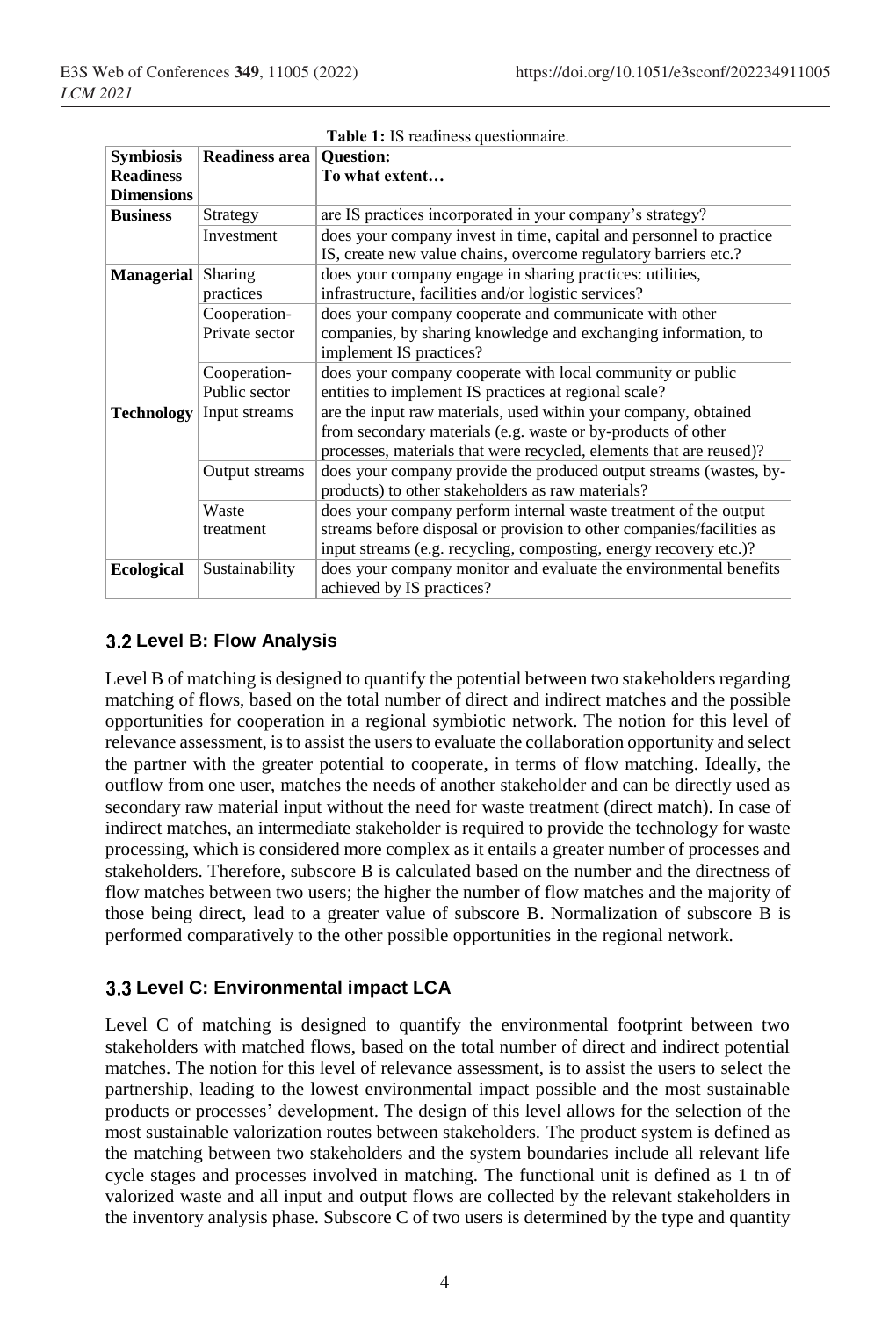of various flows, the integration processes of various flows, the energy and water consumption of integration processes and the number of flow matches. Subscore C is greater when the environmental impact is lower and as an indicator, will depict the environmental impact category "global warming", evaluated using LCA tools. Normalization of the indicator will be performed by comparing baseline scenario (current valorization routes without any symbiotic connections) to the marketplace using scenario, namely for the various possible partners and the corresponding waste valorization routes.

#### **Application of IS matchmaking framework**

To illustrate the application of IS matchmaking framework, a hypothetical case of a network of three potential users (I, II and III) is presumed and presented in [Figure 2.](#page-4-0)



<span id="page-4-0"></span>**Figure 2:** Hypothetical case of an IS network with assumed values for Subscores A, B and C.

The weighting agents *α*, *β* and *γ* of Equation 1, which are assumed equal for the presented case, influence the TRS%, as they determine its final value. The sum of weighting agents  $\alpha$ ,  $β$  and  $γ$  is equal to 1. The proposed method for weighting agents' determination, currently under development, involves fixed sets of values according to different scenarios, which stem from the corresponding answers to the Level A questionnaire. Compatibility between two users will be directing to established scenarios focusing on the four different dimensions of the collaboration: managerial, business, technological or environmental.

### **4 Discussion – Conclusions**

An innovative IS matchmaking framework for the comprehensive compatibility assessment of two symbiotic partners to be deployed in a marketplace is presented. Particularly, the IS readiness level similarity assessment constitutes the novelty of this framework, which also includes the quantification of potential of flow matching and environmental impact between two stakeholders. Validation of the proposed framework is ongoing, with companies contributing with real data by answering a survey related to all three levels. Some areas for future research involve the specification of different scenarios according to users' compatibility on different readiness dimensions, integration of cost analysis and expansion of the framework to Industrial-Urban Symbiosis.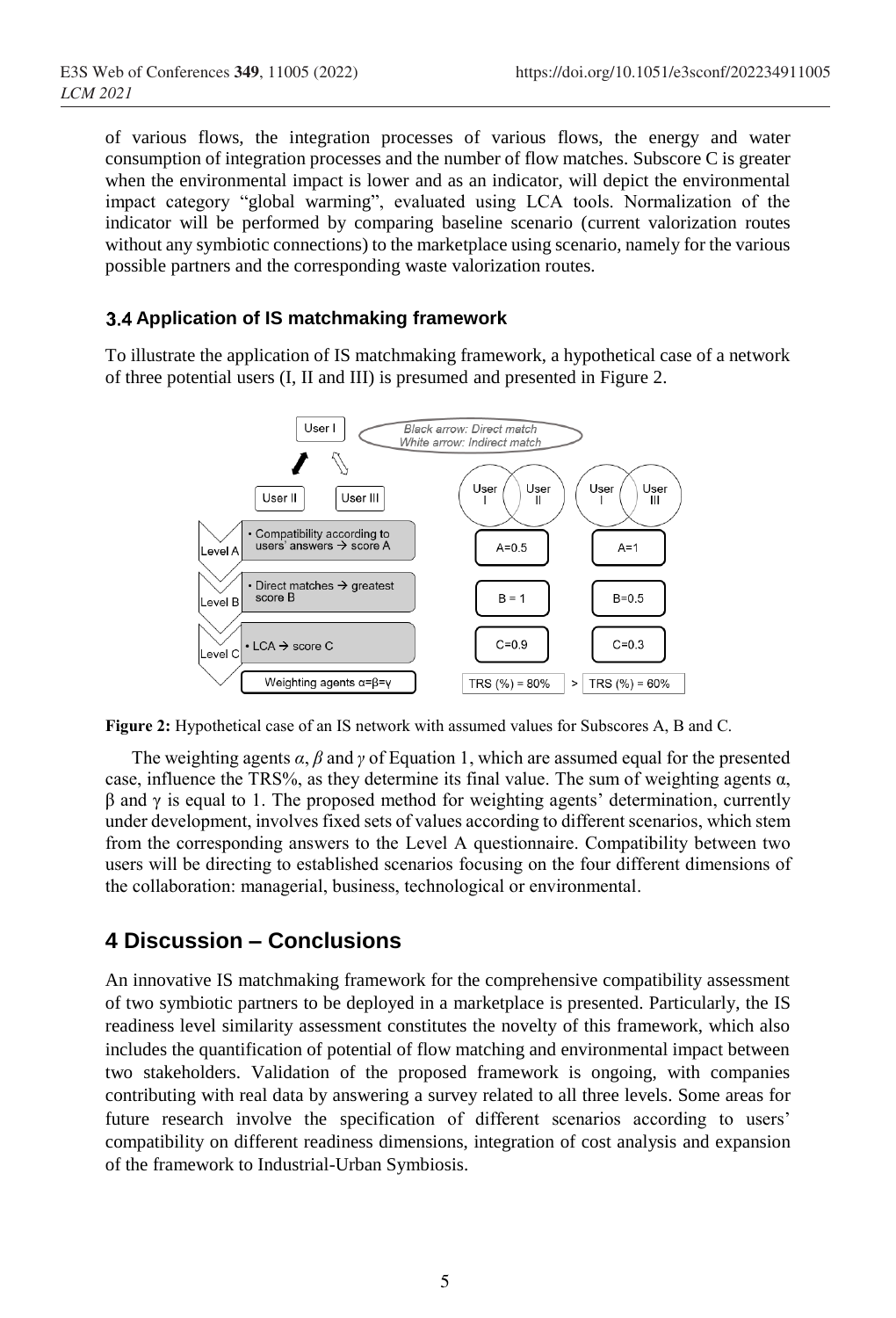**Acknowledgments.** *This research was financially supported by the European Union's Horizon 2020 research and innovation program under grant agreement No 958266 (project AccelWater).*

### **References**

- [1] L. Fraccascia, D. M. Yazan, *The role of online information-sharing platforms on the performance of industrial symbiosis networks*, Resour Conserv Recycl., **vol. 136**, pp. 473–485 (2018)
- [2] L. Kosmol and C. Leyh, *ICT usage in industrial symbiosis: Problem identification and study design,* FedCSIS, **vol. 18**, pp. 685–692 (2019)
- [3] G. van Capelleveen, C. Amrit, D. M. Yazan, *A Literature Survey of Information Systems Facilitating the Identification of Industrial Symbiosis*, From Science to Society, pp. 155–169 (2018)
- [4] L. Kosmol, *Sharing is caring-Information and knowledge in industrial symbiosis: A systematic review*, CBI, **vol. 1**, pp. 21–30 (2019)
- [5] Z. Yeo, D. Masi, J. S. C. Low, Y. T. Ng, P. S. Tan, S. Barnes, "*Tools for promoting industrial symbiosis: A systematic review*," J. Ind. Ecol*.*, **vol. 23**, no. 5, pp. 1087– 1108 (2019)
- [6] M. Marconi, F. Gregori, M. Germani, A. Papetti, C. Favi, *An approach to favor industrial symbiosis: The case of waste electrical and electronic equipment*, Procedia Manuf.*,* **vol. 21**, pp. 502–509 (2018)
- [7] L. Łękawska-Andrinopoulou, G. Tsimiklis, S. Leick, M. M. Nicolás, A. Amditis, W. Peng, H*.* Huang, *Circular Economy Matchmaking Framework for Future Marketplace Deployment,* Sustainability, **vol.13**, pp. 56-68 (2021)
- [8] C. Akrivou, L. Łȩkawska-Andrinopoulou, G. Tsimiklis, A. Amditis, *Industrial symbiosis platforms for synergy identification and their most important data points: a systematic review* [version 2; peer review: 2 approved]. Open Res. Eur. (2021)
- [9] D. C. A. Pigosso, A. Schmiegelow, M. M. Andersen, *Measuring the readiness of SMEs for eco-innovation and industrial symbiosis: Development of a screening tool*, Sustainability*,* **vol. 10,** 2861 (2018)
- [10] K. H. Sommer, *Study and portfolio review of the projects on industrial symbiosis in DG Research and Innovation: Findings and recommendations*. (2020)
- [11] A. Lütje A. Möller, M. Willenbacher, V. Wohlgemuth, *Enabling the Identification of Industrial Symbiosis (IS) through Information Communication Technology (ICT)*, in Proc. 52nd Hawaii Int. Conf. on Sys. Scienc., **vol. 6**, pp. 709–719 (2019)
- [12] A. Angelis-Dimakis, G. Arampatzis, T. Pieri, K. Solomou, P. Dedousis, G. Apostolopoulos, *SWAN platform: A web-based tool to support the development of industrial solid waste reuse business models*, Waste Manag Res, **vol. 39**, pp. 489- 498 (2021)
- [13] C. Hsien, C. K. Foo, J. S. C. Low, D. Z. L. Tan, *A collaboration platform for enabling industrial symbiosis: Application of the database engine for eco-efficient waste-to-resource conversions*, Procedia CIRP, **vol. 90**, pp. 115–120 (2020)